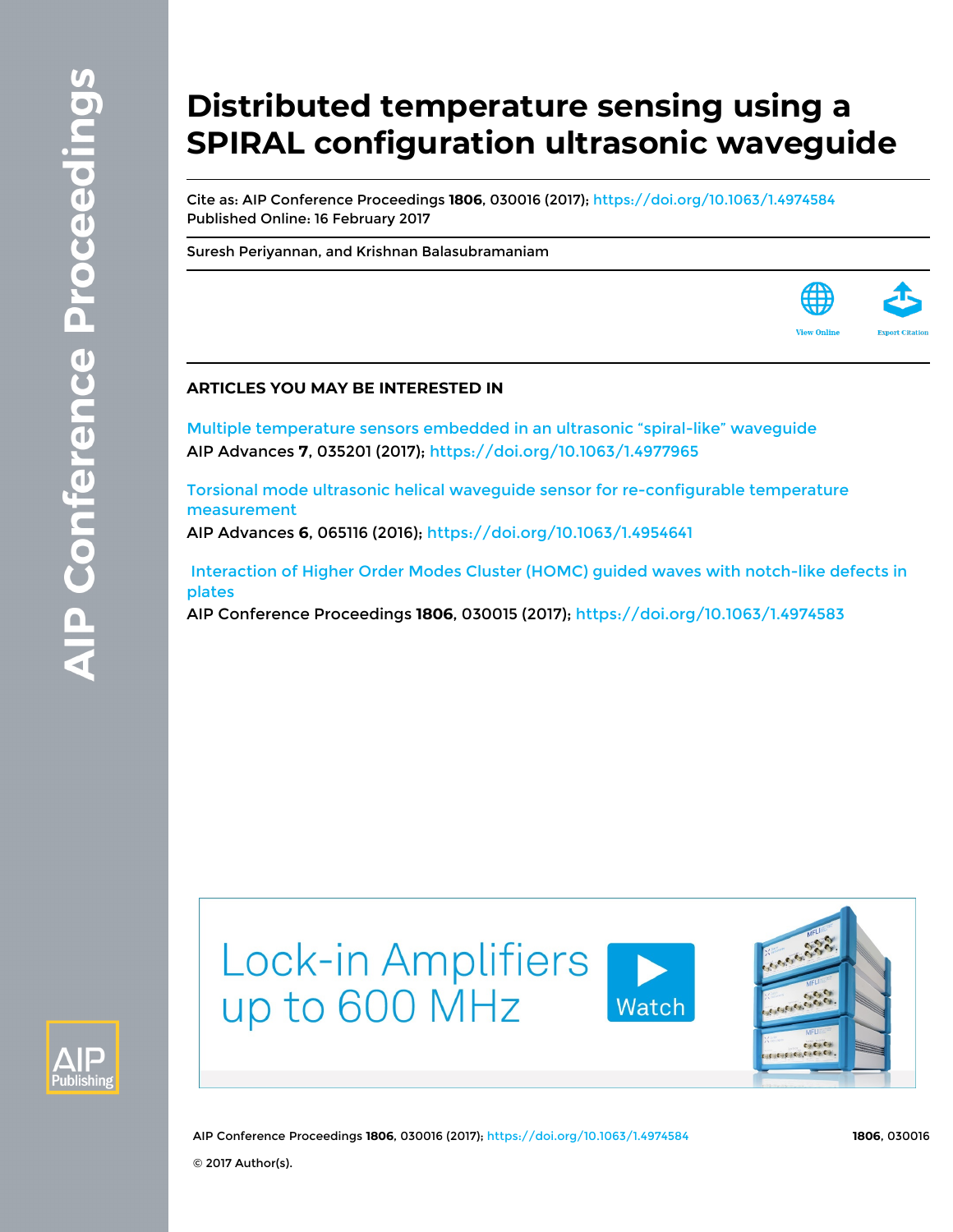## **Distributed Temperature Sensing Using a SPIRAL Configuration Ultrasonic Waveguide**

### Suresh Periyannan and Krishnan Balasubramaniam

*Centre for Non Destructive Evaluation and Department of Mechanical Engineering, Indian Institute of Technology, Chennai 600 036, INDIA*

email for correspondence: **balas@iitm.ac.in** 

**Abstract.** Distributed temperature sensing has important applications in the long term monitoring of critical enclosures such as containment vessels, flue gas stacks, furnaces, underground storage tanks and buildings for fire risk. This paper presents novel techniques for such measurements, using wire in a spiral configuration and having special embodiments such a notch for obtaining wave reflections from desired locations. Transduction is performed using commercially available Piezo-electric crystal that is bonded to one end of the waveguide. Lower order axisymmetric guided ultrasonic modes were employed. Time of fight (TOF) differences between predefined reflectors located on the waveguides are used to infer temperature profile in a chamber with different temperatures. The  $L(0,1)$  wave mode (pulse echo approach) was generated/received in a spiral waveguide at different temperatures for this work. The ultrasonic measurements were compared with commercially available thermocouples.

#### **INTRODUCTION**

The development of an ultrasonic temperature sensor is motivated by many temperature profile measurement requirements in industries where temperature control is critical (for example, nuclear plants, steel power plants and glass melting plants). In a high temperature environment, particularly where there is limited access, it is essential to continuously monitor temperature at multiple locations using reliable methods. Thermocouples, resistive temperature devices (RTD) and radiation pyrometers are common temperature sensors used in industries. However most currently available tools present practical limitations. Pyrometers require a line-of-sight that is not feasible in enclosed industrial high temperature processes. Radiation pyrometers and Thermocouples suffer due to sensor drift during long term operation, as reported elsewhere for example, by Bentley [1] and Tooley [2]. The footprint of a thermocouple (involving two wires and often ceramic coatings/beads), flexibility of these wires and its ability to measure temperature only in one location, etc., are all considered as limiting factors for industrial applications where temperatures at different locations must be monitored. Additionally, the failure of the junction in a thermocouple is of concern, particularly for high temperature operations. The ultrasonic waveguide technique has the potential to address some of these limitations. Recently, efforts on the measurement of physical properties surrounding fluids (such as molten glass, mould powder slags, etc.) using this approach have been extensively reported [3-8]. It has also been shown that using an ultrasonic waveguide that is surrounded by a fluid with known properties (such as air), the elastic moduli of the waveguide at different temperatures can be measured. [9-12].

Waveguide based ultrasonic sensing of temperature have also been reported in the literature recently. Periyannan and Balasubramaniam [4] have reported an ultrasonic waveguide system for temperature measurements at multiple levels in a Joule melter using L(0,1) guided wave mode using a bank of straight waveguides. Tsai et al. [13] proposed an ultrasonic system for air temperature measurement using changes in the speed of sound calculated from phase shift records. Most of the previous approaches described measurements in a single zone of interest. Using these approaches, it would be necessary to have multiple sensors for multi-point distributed measurements. However, it may be feasible to have multiple reflectors along a single waveguide and hence reduce the footprint as well as the instrumentation needs. This approach has some similarities to earlier reports in the literature on distributed fiber optic temperature sensors using Fiber Bragg Grating reflectors [14-15]. In the fiber optic sensors, a broad band light source is used along with wavelength division multiplexing (WDM) technique that is well known. In our approach, the ultrasonic reflected signal and the time of flight differences are used to measurement of local temperatures.

> *43rd Annual Review of Progress in Quantitative Nondestructive Evaluation, Volume 36* AIP Conf. Proc. 1806, 030016-1–030016-6; doi: 10.1063/1.4974584 Published by AIP Publishing. 978-0-7354-1474-7/\$30.00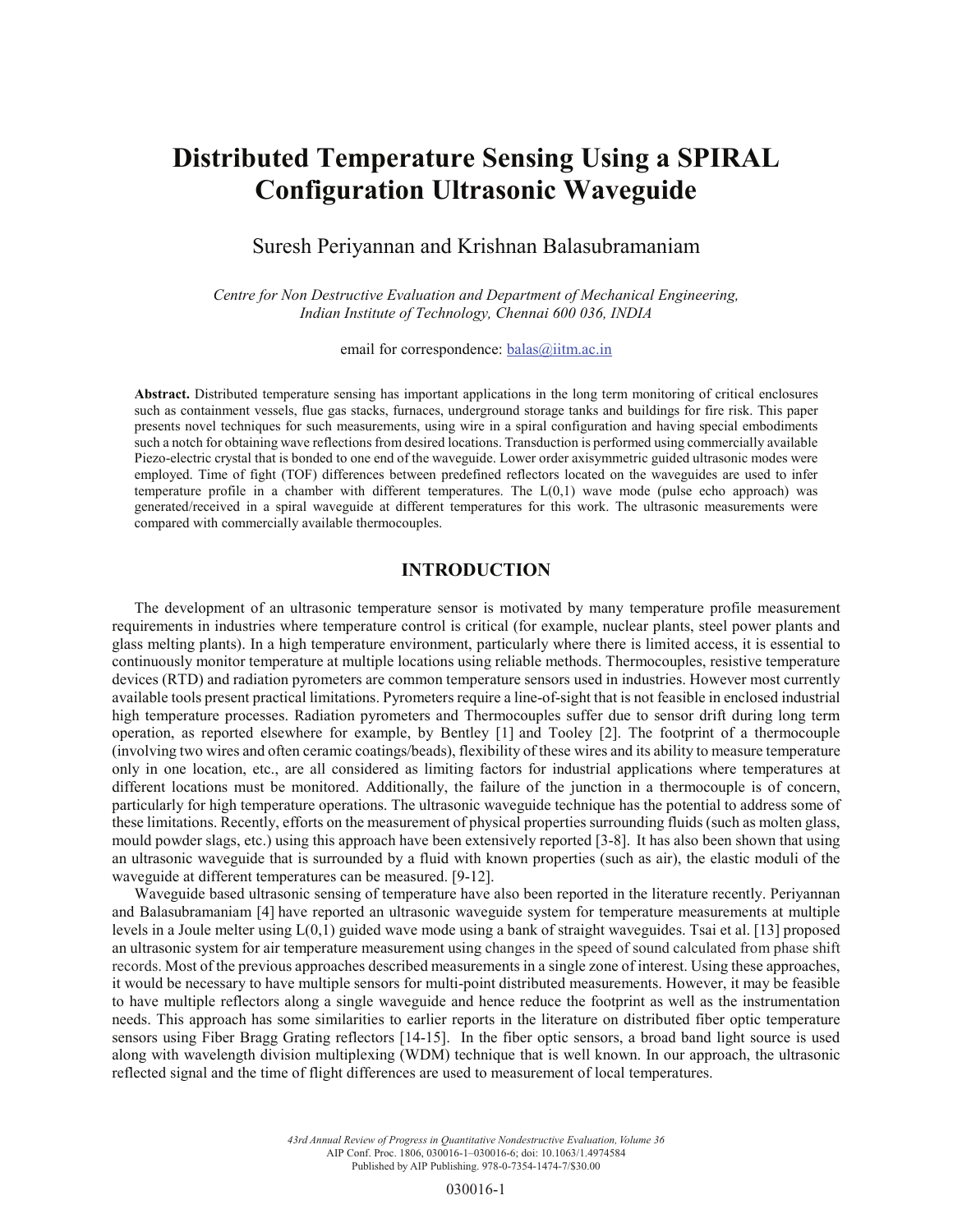Multiple "notch" embodiments, acting as reflectors, that are positioned along the length of the waveguide shall be used to measure temperature in multiple zones using a single ultrasonic waveguide. The configuration of the waveguide can be straight or can take shapes such as helical, spiral, etc., depending on the type of application. The authors have reported earlier on similar approach using a straight and a helical waveguide configuration for distributed sensing of temperatures [3, 16-19]. In this paper, the authors aim to develop a spiral waveguide with notch-type sensors to measure the temperature inside the furnace. To our knowledge there are no earlier studies reported in the literature on the characteristics and applications of elastic waves in such spiral waveguides. Our results show much promise for application of spiral waveguide sensors for distributed temperature sensing.

#### **WAVEGUIDE TEMPERATURE SENSORS**

Waveguide temperature sensors measure changes in the time of flight of an ultrasonic wave mode due to the changes in the material properties of the waveguide ( $l_s$ ,  $\alpha$ , E, G and  $\rho$ ) as a function of temperature. Here,  $l_s$  is the gage length of the sensor,  $\alpha$  is the coefficient of thermal expansion, E and G are the elastic moduli and  $\rho$  is the mass density. In order to localize the measurement, embodiments such as notches and bends among many others, can be introduced in the waveguide that allow the signals to be reflected from these embodiments. Periodically spaced notches in the waveguide are used to reflect signals from these locations. The measurement of the relative time of flight (TOF) between these reflections (notches) can be monitored and used to obtain the temperature between the two reflectors. Here, each pair of reflections can be considered as one sensor to determine the temperature of the surrounding medium; the physical distance between these reflectors is the gage length.



**FIGURE 1.** Illustration of temperature measurement concept in (a) spiral and (b) conical like spring waveguides respectively, (c) dispersion plot for a straight Chromel wire

In Figure 1(a), the spiral waveguide is illustrated in three possible spiral configurations: A) In a spiral waveguide, using more number of mean diameters by adjusting the radial pitch between the two successive mean diameters of spiral. The measurement can be made at surface (2D) region of interest in Figure 1(a). B) A spiral waveguide can be easily pulled in axial (conical like spring waveguide), and subsequently each sensor can be re-positioned at different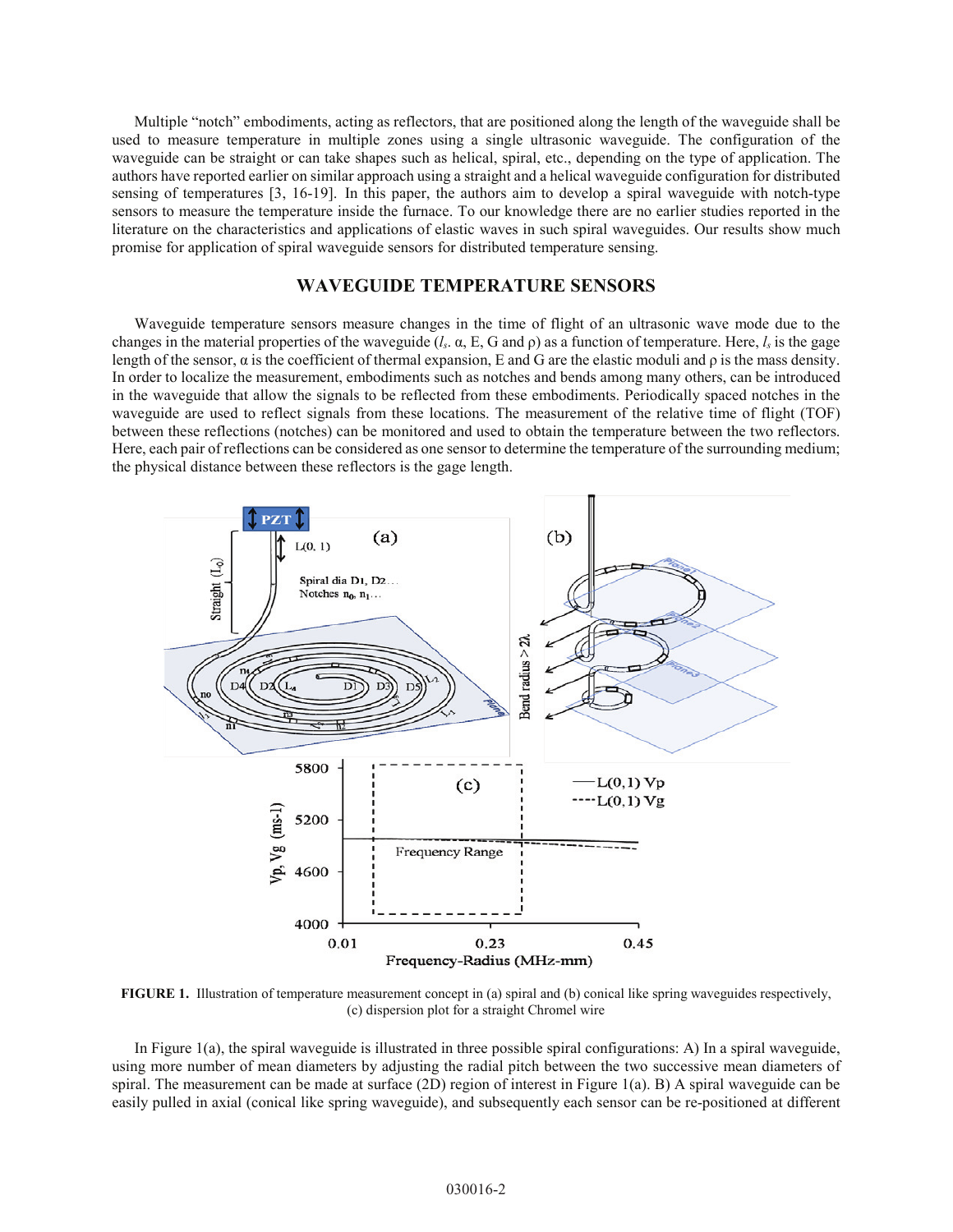depths of planes as shown in Figure 1(b) or it can be made as straight waveguide. The compressed position in Figure 1(a) allows for temperature measurements in one plane that are relatively closely spaced, compared to the waveguides shown in Figure 1(b). The spiral waveguide can be easily re-configured, based on the measurement region of interest. In this paper, notch type of embodiments (approximately 0.5 mm deep and 3 mm long) were machined along the length of the 1.18 mm diameter waveguide to provide reflected signals from each sensor embodiment. The total length of spiral waveguide was measured using Equation (1-2) for this work.

Total length of wire (L) = 
$$
(L_0+L_1+L_2...+L_n) + (l_1+l_2+...+l_s)
$$
 (1)

$$
(L) = \sum L_n + \sum l_s \qquad (n = 0, 1, 2, ...)
$$
 (1a)

Total length of sensors (*l*) = 
$$
\sum l_s = l_1 + l_2 + ...
$$
 (s = 1, 2,..) (2)

where,

 $L_n = L_1, L_2, L_3...$  are wire lengths between each pair of notches (1-2), (3-4), (5-6)... respectively  $l_s = l_1, l_2, l_3...$  are lengths of each sensor between two notches  $(0-1)$ ,  $(2-3)$ ,  $(4-5)$ ... respectively  $L_0$  = length of the starting (before notch-n<sub>0</sub>) portion of waveguide  $l_s$  L<sub>n,</sub> for waveguides in Figure 1(a-b)

#### **ULTRASONIC WAVES IN SPIRAL WIRE WAVEGUIDE**

The guided waves can be thought of as a superposition of partial plane wave modes that constructively interfere within waveguide (rods, tubes, pipes etc.) boundaries. Three families of wave modes are considered: longitudinal (L), torsional (T) and flexural (F) that propagate in the axial direction (z) of the cylindrical coordinate system  $(r, \theta \text{ and } z)$ [20]. The ultrasonic guided wave propagation in a structure is dependent on the frequency, phase velocity, group velocity and attenuation. The material properties density ( $\rho = 8650 \text{ Kg/m3}$ ), Young's modulus (E = 215GPa) and Poisson ratio ( $\mu$  = 0.3) of Chromel were experimentally obtained at room temperature using previously reported approaches [11-12] for dispersion analysis. The phase velocity and group velocity dispersion curves for the fundamental axisymmetric  $L(0,1)$  mode of a straight wire waveguide in order to limit the level of dispersion [21] as shown in Figure 1(c). The frequency range chosen is based on the non-dispersive region of interest in the straight waveguide. The dispersion effects observed are due to (a) the geometry of the waveguide, (b) the frequency of operation, and (c) the curvature effects [16], and must be considered while designing the spiral waveguide sensor.

In this paper, the fundamental longitudinal  $L(0,1)$  mode of the wire waveguide constituting the spiral shall be considered. An operational frequency range of 200 - 500 kHz was chosen for the experiments in this paper, in order to remain in the relatively non-dispersive region for L(0,1) wave mode as well as to keep the pulse duration of the signals to a reasonable level in order to identify the individual reflections. In order to ensure low dispersion, an appropriate thickness of the wire and suitable mean diameters ( $Dm > 2\lambda$ ) of spiral due to curvature effect were considered for selection of waveguide using our earlier approaches [16, 19]. Studies of waves in helical waveguides were reported in literature [22-23] with applications in civil structures. The elastic wave dispersion effects were modeled for cylindrical and helix geometries using a finite element approach in a non-orthonormal coordinate system. It has been shown in such previous work that by increasing the helix radius, the helix effect on wave propagation and the dispersion caused by curvature can be significantly reduced. The dispersion effects due to the curvature of a helical structure (Chromel wire) were studied at different mean diameters [16, 19]. Also, the curvature effects at the bend regions of the waveguide has been recently reported [24].

#### **PRINCIPLE OF EXPERIMENT AND MEASUREMENT**

Figure 2(a) shows the spiral waveguide used in the experiment to measure temperature in a high temperature test furnace. A similar experimental setup, procedure, apparatus and transducer holder were described in the literature [3, 16-18]. Multiple notches were machined along the length of the Chromel spiral waveguide as shown in Figure 1(a) and 2(a). The notches were positioned in order to avoid the overlapping of reflected signals from each notch as shown in Figure 2(c). The location of the sensors can be repositioned by varying the mean diameter of the spiral.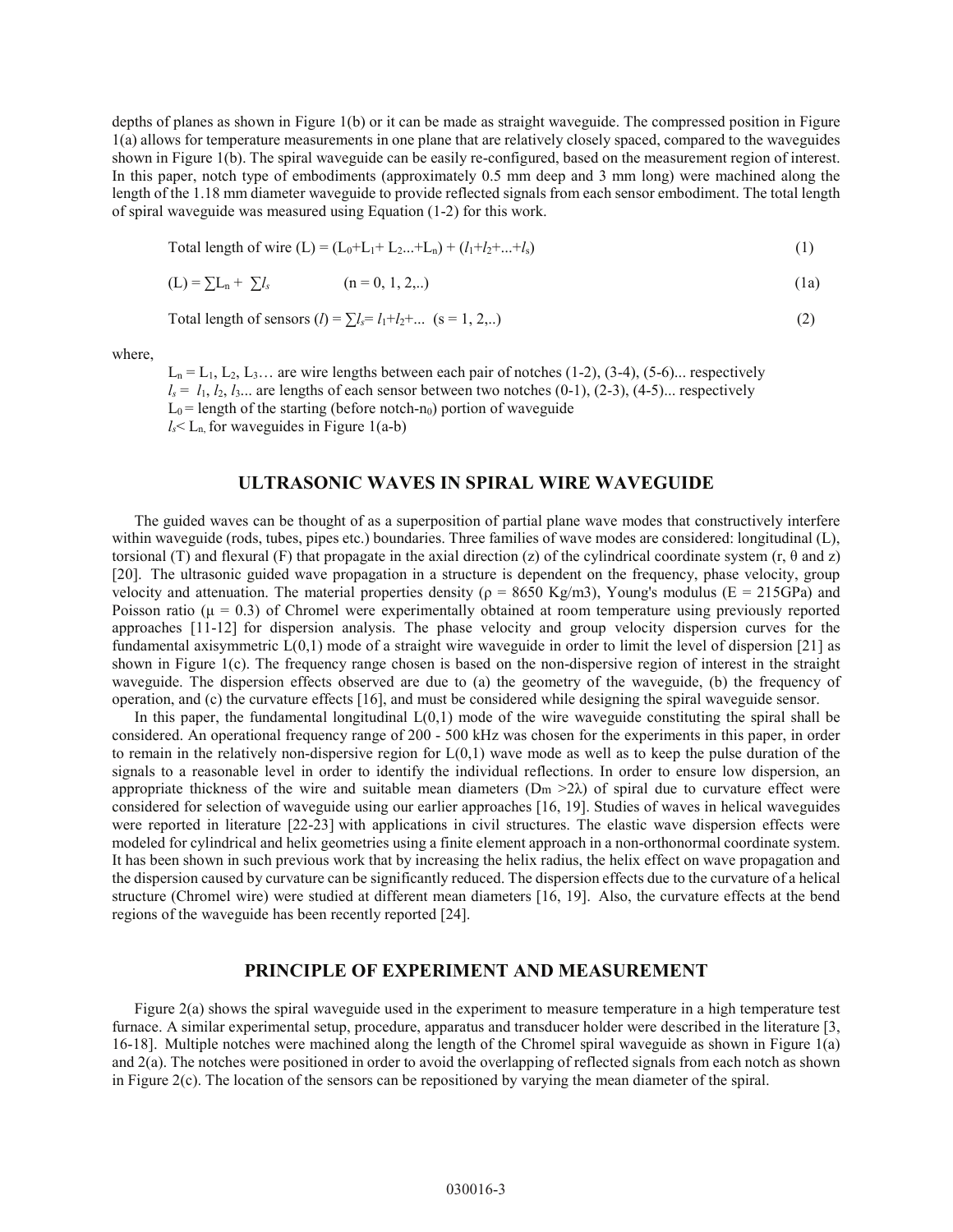

**FIGURE 2.** (a) Experimental setup of spiral waveguide system with melter, (b) Reflected signals are received from the four pair of notches (c).  $\delta$ TOF vs. Temperature for the calibration curve of spiral waveguide sensor (d) Comparison of temperature measurement using ultrasonic waveguide method (solid) with thermocouple T(K) (hollow).

The shear wave transducer was acoustically coupled [12] to one end of the waveguide as shown in Figures 1(a) and 2(a). An 8 bit, 100 MHz sampling rate analog to digital converter (NI USB-5133) was used to acquire and archive the A-scan signals from the ultrasonic pulser-receiver to a Personal Computer. Multiple reflected signals from multiple pair notches were continuously monitored using the signal peak-tracking technique method that has been used elsewhere [3, 16-18]. Subsequently, the  $\delta$ TOF between each pair of notches (one sensor) were measured using Equation  $(3)$ . The TOF's and the  $\delta$ TOF's of multiple sensors in the spiral waveguide were recorded at different temperatures inside the furnace.

Instantaneous time of flight difference ( $\delta$ TOF) of a waveguide is defined as shown below.

$$
(\delta\text{TOF}_{n+1})_i = [\text{TOF}_{(n+1)i} - \text{TOF}_{n}] - [\text{TOF}_{(n+1)} - \text{TOF}_{n}] \tag{3}
$$

where,

TOF<sub>ni</sub>, TOF<sub>n</sub> Instantaneous (i) TOF at various temperature and (ii) TOF at room temperature  $(\delta TOF_{n+1})$  Instantaneous change in TOF between the reflections from each sensor location n, in  $\mu$ s. Each sensor's  $\delta$ TOF is measured in between the pair of notches  $((0, 1), (2, 3), (4, 5), (6, 7))$  locations n at T<sub>i</sub>

$$
U(T) = -75.6(\delta TOF)^{2} + 523.5(\delta TOF) + 20.8
$$
\n(4)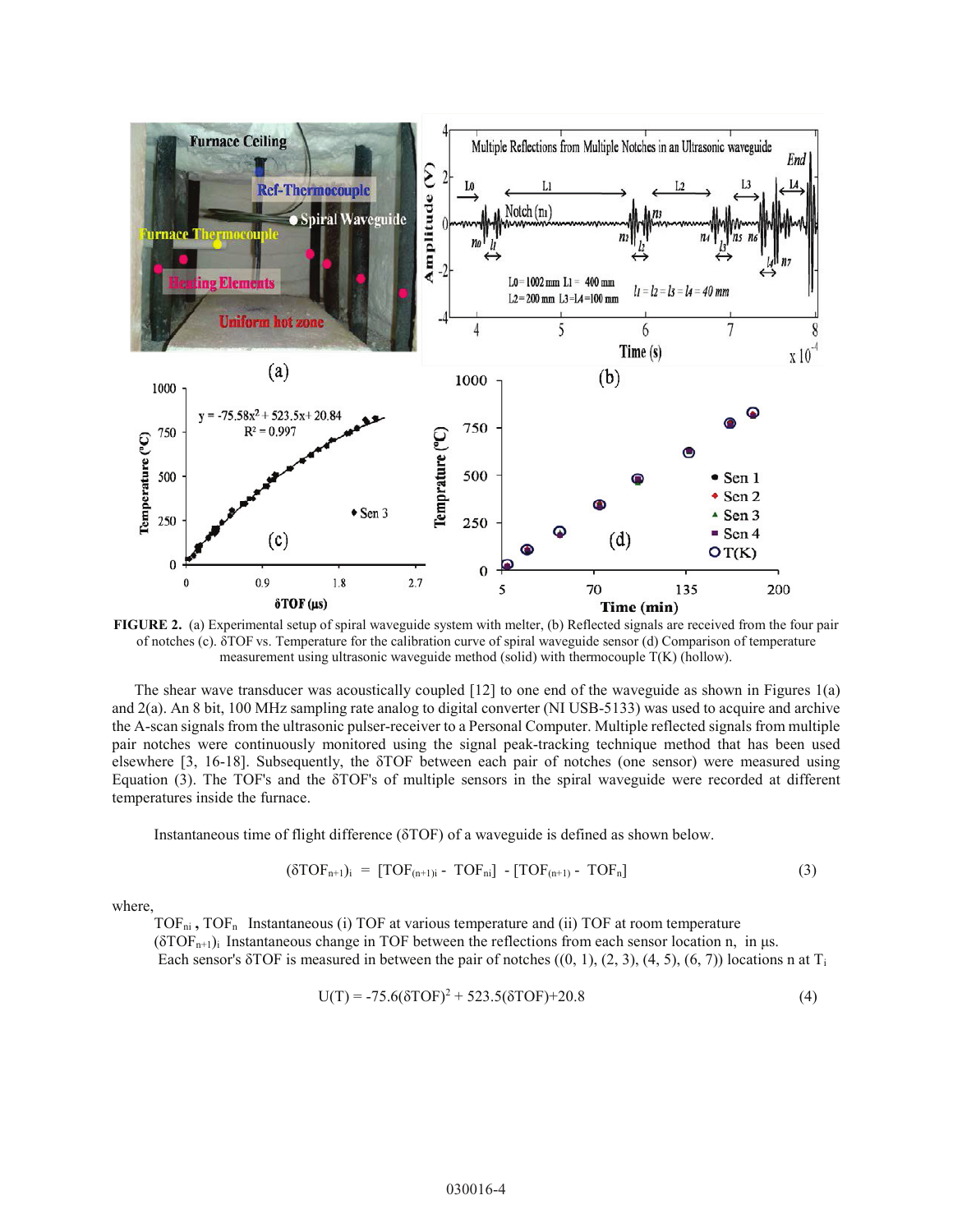#### **RESULTS AND DISCUSSION**

A spiral waveguide with four pair of notches and a furnace were used in this work as shown in Figures 2(a). The L(0,1) mode was generated/received in the spiral waveguide using the shear wave transducer procedure [12] and was oriented parallel  $(0^{\circ})$  to the axis of the waveguide. The instruments reported earlier were used to obtain the A-scan (Figure 2(b)) from the spiral waveguide with notches. The spiral waveguide was kept in the uniform hot region of the furnace as shown in Figure 2(a). Temperature was uniformly increased inside the furnace for about three hours to calibrate the waveguide sensor. A K-type thermocouple was co-located near the spiral waveguides and the corresponding temperature was monitored. The calibration was based on the time of flight difference ( $\delta$ TOF) at locations in-between the pair of notches (one sensor) using peak-tracking method. The  $\delta TOF$  of each sensor was measured at instantaneous temperature using Equation (3). Spiral waveguide sensor number 3 was initially calibrated using with thermocouple output as shown in Figure 2(c). Equation (4) was found from the calibration plot using the 2nd order polynomial expression. Calibration of sensor number 3 was found to be adequate for the other sensors on the same waveguide. Each sensor  $\delta TOF$  measurements were then related to the local temperature measurement using Equation (4). The thermocouple output was compared with the waveguide sensors output at different time instances as shown in Figure 2(d).

#### **CONCLUSION**

An ultrasonic spiral waveguide temperature sensor provides a more robust, small footprint and a cost effective solution for measurement of temperatures over an area when compared to junction based thermocouples. This technique uses pairs of notches in a waveguide and each pair of notches was considered as one sensor. The spiral waveguide sensors using guided  $L(0,1)$  modes that can be generated and received by using a shear or longitudinal transducer was demonstrated. The spiral waveguide sensor was calibrated based on the time of flight changes  $(\delta TOF)$ from L(0,1) mode by uniformly varying the temperature inside the furnace. The calibration curve was curve was obtained for each sensor. Temperatures were measured using ultrasonic technique and compared with thermocouple readout. In this work, only four pairs of notches were used in the spiral waveguide. It is possible to increase the number of sensors in an appropriate waveguide material.

#### **REFERENCES**

- 1. R.B. Bentley, [Sensors and Actuators- A: Phy.](http://dx.doi.org/10.1016/0924-4247(90)80043-5) **24,** 21 (1990).
- 2. F. Tooley, Handbook of Glass Manufacturing, 2nd Ed. (1983).
- 3. S. Periyannan and K. Balasubramaniam, [Measurement.](http://dx.doi.org/10.1016/j.measurement.2014.10.050) **61**, 185 (2015).
- 4. V. V. Shah and K. Balasubramaniam, [Ultrasonics.](http://dx.doi.org/10.1016/S0041-624X(96)00082-0) **34**(8), 817 (1996).
- 5. K. Balasubramaniam, V.V. Shah, D. Costley, G. Bourdeaux and J.P. Singh, [Review of Scientific Instruments](http://dx.doi.org/10.1063/1.1150123). **70**(12), 1 (1999).
- 6. V.V. Shah, K. Balasubramaniam, [Ultrasonics.](http://dx.doi.org/10.1016/S0041-624X(00)00033-0) **38,** 921 (2000).
- 7. V.S.K. Prasad, K. Balasubramaniam, E. Kannan, K.L. Geisinger, [Journal of Materials Processing Technology](http://dx.doi.org/10.1016/j.jmatprotec.2008.06.049). **207**, 315 (2008).
- 8. J.C. Pandey, M. Raj, S. N. Lenka, S. Periyannan, K. Balasubramaniam, [Journal of Iron Making and Steel Making](http://dx.doi.org/10.1179/174328109X445750). **38**, 74 (2011).
- 9. S. Periyannan, K. Balasubramaniam, Temperature dependent E and G measurement of materials using ultrasonic guided waves, [AIP Conference Proceedings.](http://dx.doi.org/10.1063/1.4864828) 1581(1), 256 (2014).
- 10. K. Balasubramaniam, S. Periyannan, A Novel Waveguide Technique for the Simultaneous Measurement of Temperatures Dependent Properties of Materials. 1(2015), WO2015/008299A2.
- 11. S. Periyannan, K. Balasubramaniam, [Experimental Mechanics](http://dx.doi.org/10.1007/s11340-016-0157-y) 1 (2016), DOI 10.1007/s11340-016-0157-y.
- 12. S. Periyannan, K. Balasubramaniam, [Review of Scientific Instruments.](http://dx.doi.org/10.1063/1.4935556) 86, 114903 (2015).
- 13. W.Y. Tsai, H.C. Chen, T.L. Liao, [Sensors and Actuators- A: Phy.](http://dx.doi.org/10.1016/j.sna.2006.02.025) 132, 526 (2006).
- 14. Y.J. Rao, [Optics and Lasers in Engineering.](http://dx.doi.org/10.1016/S0143-8166(99)00025-1) 31(4), 297(1999).
- 15. K. Chen, X. Zhou, B. Yang, W. Peng, Q. Yu, [Optics & Laser Technology](http://dx.doi.org/10.1016/j.optlastec.2015.04.001). 73, 82(2015).
- 16. S. Periyannan, P. Rajagopal and K. Balasubramaniam, [J. App. Phy.](http://dx.doi.org/10.1063/1.4945322) 119, 144502 (2016).
- 17. S. Periyannan, P. Rajagopal and K. Balasubramaniam, [AIP Advances](http://dx.doi.org/10.1063/1.4954641). **6**, 065116 (2016).
- 18. S. Periyannan, P. Rajagopal and K. Balasubramaniam, [Physics Procedia](http://dx.doi.org/10.1016/j.phpro.2015.08.004). 70, 514 (2015).